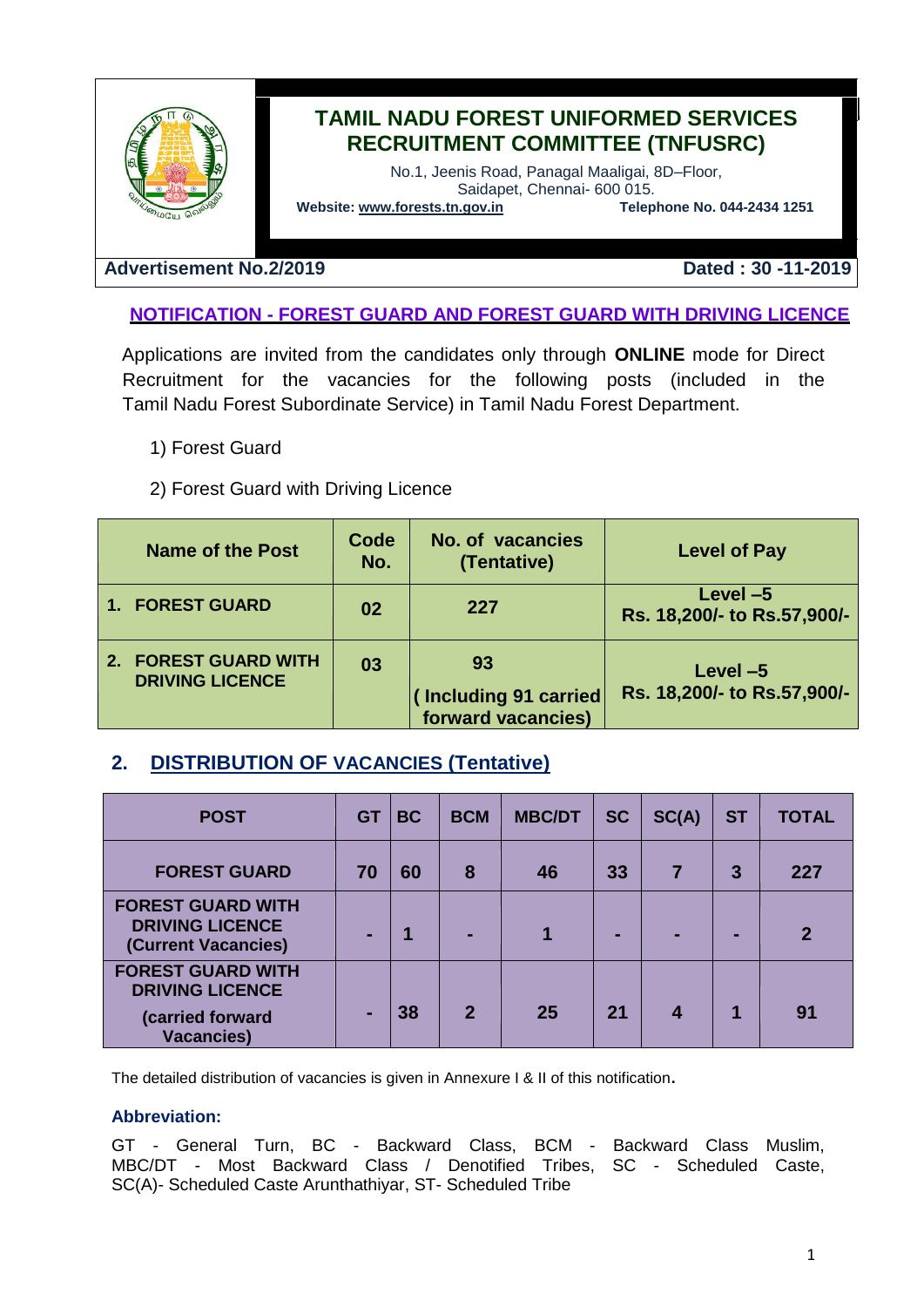## **3. DOWNLOAD OF INFORMATION BROCHURE**

The Information Brochure containing full details of this recruitment is uploaded on the Website: [www.forests.tn.gov.in.](http://www.forests.tn.gov.in/) The candidate must go through the Information Brochure and read all the instructions carefully, before submitting the Online Application.

### **4. ONLINE APPLICATION**

**The candidate can apply only through the Website: [www.forests.tn.gov.in.](http://www.forests.tn.gov.in/)** Any other Mode/ Form of applications will be summarily rejected.

**5.SERVICE RULE** Tamil Nadu Forest Subordinate Service Rules.

## **6(a) IMPORTANT DATES (Tentative)**

| (A) | Date of Advertisement                                    | 30.11.2019                  |
|-----|----------------------------------------------------------|-----------------------------|
| (B) | <b>Commencement of Online Application</b>                | Third week of January 2020  |
|     | Last date for submission of Online<br><b>Application</b> | First week of February 2020 |
|     | Date of Online Computer based Examination                | March, 2020                 |

#### **6(b) SCHEME OF EXAMINATION – Multiple Choice Questions only.**

|                          |                 |                                |                                                   | <b>Minimum Qualifying Marks for</b><br>selection |  |  |
|--------------------------|-----------------|--------------------------------|---------------------------------------------------|--------------------------------------------------|--|--|
| Subject                  | <b>Duration</b> | <b>Maximum</b><br><b>Marks</b> | BCs, BCMs,<br>MBCs/DTs,<br>SCs, SC(A)s<br>and STs | <b>Others</b>                                    |  |  |
| <b>General Knowledge</b> | 2 Hours         | 150                            | 30%                                               | 40%                                              |  |  |

- 1. The question paper will be set both in English and Tamil.
- 2. In case of any discrepancy between Tamil and English version of question paper, English version shall prevail.
- 3. The syllabus\* for the Examination for the posts of Forest Guard and Forest Guard with Driving Licence is given in "Information Brochure" published in the website: [www.forests.tn.gov.in.](http://www.forests.tn.gov.in/)

#### **Note: \* - Subject to revision**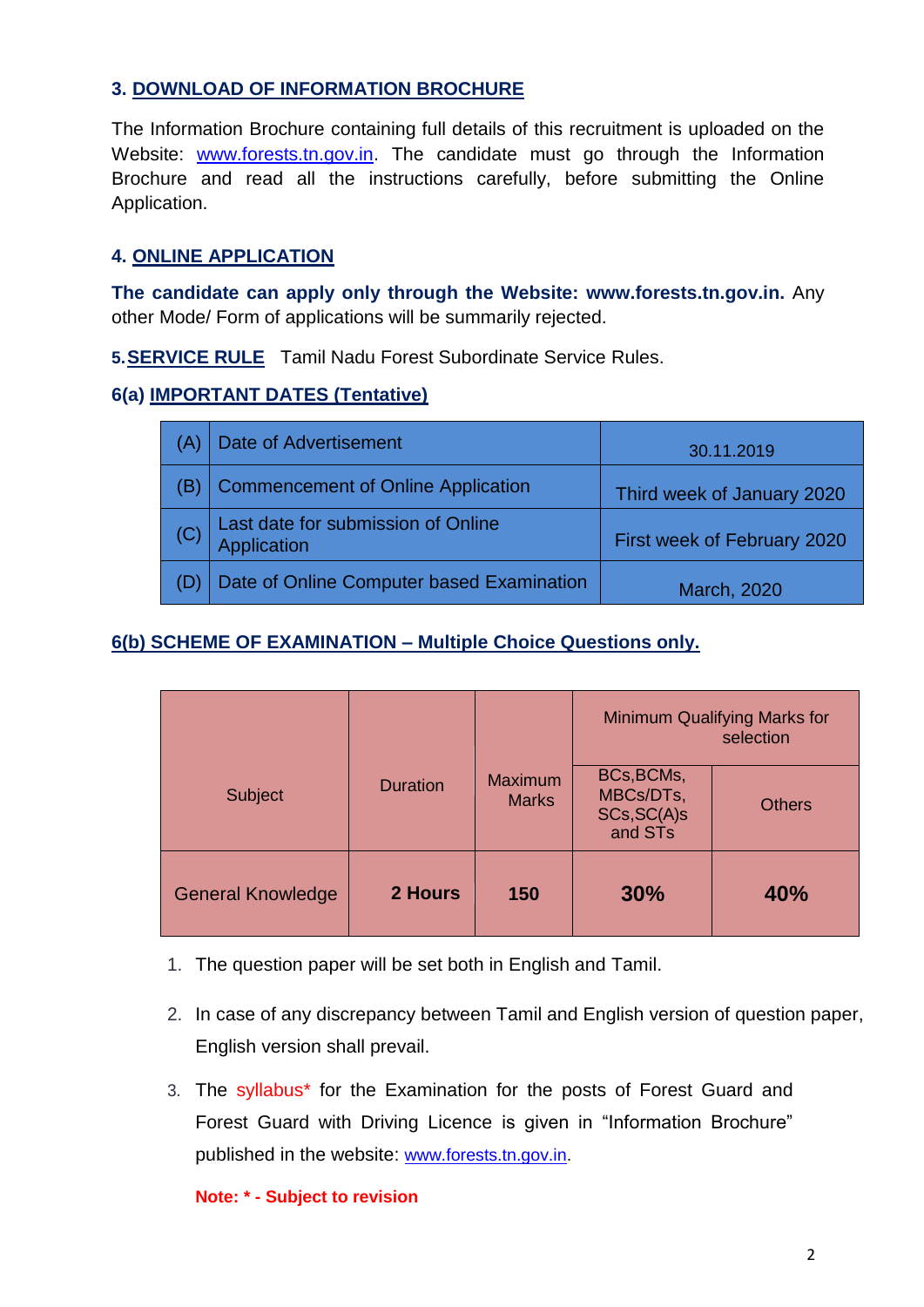# **7. AGE LIMIT (as on 01-07-2019)**

| S.No.          | <b>Category of Candidates</b>                                                               | Minimum age<br>(should have<br>completed) | <b>Maximum age</b><br>(should not have<br>completed)                         |
|----------------|---------------------------------------------------------------------------------------------|-------------------------------------------|------------------------------------------------------------------------------|
| 1.             | "General" (ie., Candidates not<br>belonging to SCs, SC(A)s, STs,<br>MBCs/DTs, BCs and BCMs) | 21 Years                                  | 30 Years                                                                     |
| 2 <sub>1</sub> | SCs, SC(A)s, STs, MBCs/DTs, BCs<br>and BCMs and DWs of all Castes                           | 21 Years                                  | 35 Years                                                                     |
| 3.             | Ex-servicemen (For Forest Guard and<br><b>Forest Guard with Driving Licence)</b>            | 21 Years                                  | 30 Years<br>(after deducting the<br>period of his service in<br>such service |

A person who has been discharged from any of the Defense services namely, the Army, the Navy or the Air force shall be eligible for appointment by direct recruitment as Forest Guard, Forest Guard with Driving Licence, if after deducting the period of his services in such service, he has not completed the age of 30 years.

For direct recruitment as Forest Guard and Forest Guard with Driving Licence, other things being equal, preference shall be given to persons who have been discharged from the Army Service (Land Force).

# **8.EDUCATIONAL QUALIFICATION (On the Date of Notification)**

Applicants should possess the following educational qualification on the date of Notification.

# **A) FOREST GUARD**

A pass in Higher Secondary Course with Physics, Chemistry, Biology, Zoology or Botany as one of the Subject.

Provided that this qualification shall not be necessary in respect of candidates belonging to the Jungle Tribes ( List specified and given in "Information Brochure" published in the Website :www.forests.tn.gov.in.) and also in the case of those who were appointed as Reserve Watchers on or before 11.10.1982.

Provided further that those who were appointed as Reserve Watchers on or after the 11th October 1982 but prior to the 12th November 1987 must possess a pass in VIII standard or its equivalent in a Recognized School.

Provided further that those who were appointed as Forest Watcher on or after 13.11.1987 must possess the Minimum General Educational Qualification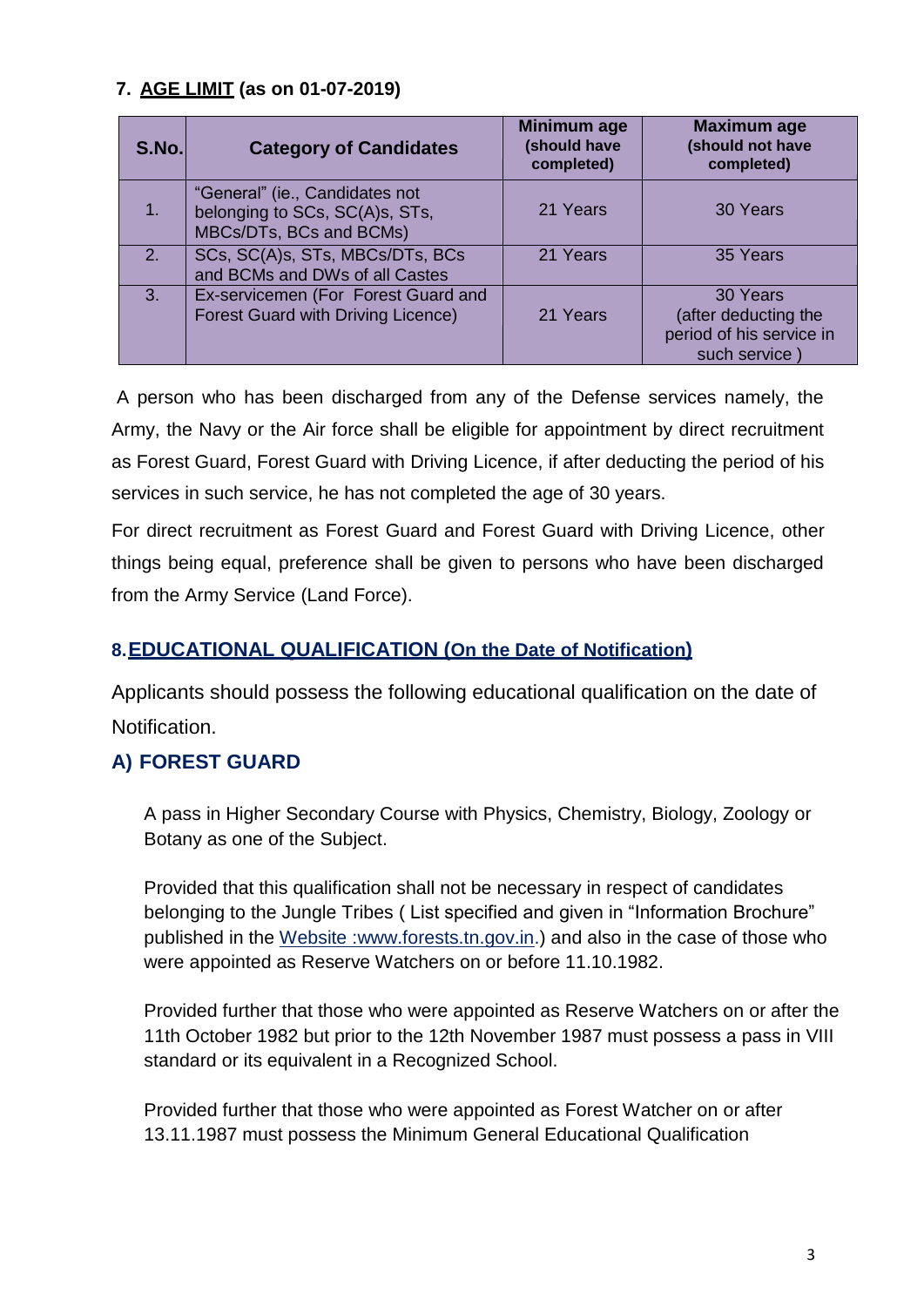## **B) FOREST GUARD WITH DRIVING LICENCE**

- i. A pass in higher Secondary Course (plus two) with Physics, Chemistry, Biology, Zoology or Botany as one of the subjects""
- ii. Must possess a valid driving licence issued by the competent Transport Authority.
- iii. Must possess a certificate from a reputed firm or company to the effect that the candidate possess experience in driving\* of Light motor vehicles / Heavy Motor Vehicles for a period of not less than three years after getting the driving licence.
- iv. Must possess basic knowledge about the general mechanism of automobiles.
- v. Must possess first aid certificate issued by the recognized organization in Tamil Nadu and
- vi. Must be certified to possess the visual standard specified below without glasses.

|    |                    | <b>Right Eye</b> | Left Eye      |
|----|--------------------|------------------|---------------|
| a. | Distant vision     | 6/6              | 6/6           |
|    | <b>Near Vision</b> | 0.5              | 0.5 (snellen) |

b) Each eye must have full field of vision.

c) Colour blindness, Squint or any morbid condition of the eyes or lies of either eye shall be deemed to be a disqualification.

- d) Lasik / Laser Surgery / Excimer Laser Surgery underwent by the candidate in either of the eye shall be deemed to be a disqualification
- e) A certificate from the District Government Head Quarter Hospital should be obtained to effect that the vision of the candidates conforms in the above standard.

# **Note: \* - TNFUSRC will conduct driving test with the help of experts**.

### **9. SPECIAL CONCESSION FOR THE TRANSGENDERS**

- (1) A Transgender candidate, who applies as third gender, shall be eligible for appointment in the vacancies reserved for women as well as the vacancies under the General category.
- (2) A Transgender candidate who applies as female candidate shall produce a selfdeclaration supported by the Identity card issued by the Tamil Nadu Third gender Welfare Board and shall be considered against the vacancies reserved for women as well as the vacancies under the General category.
- (3) A Transgender candidate, who applies as male candidate shall produce a selfdeclaration supported by the Identity card issued by the Tamil Nadu Third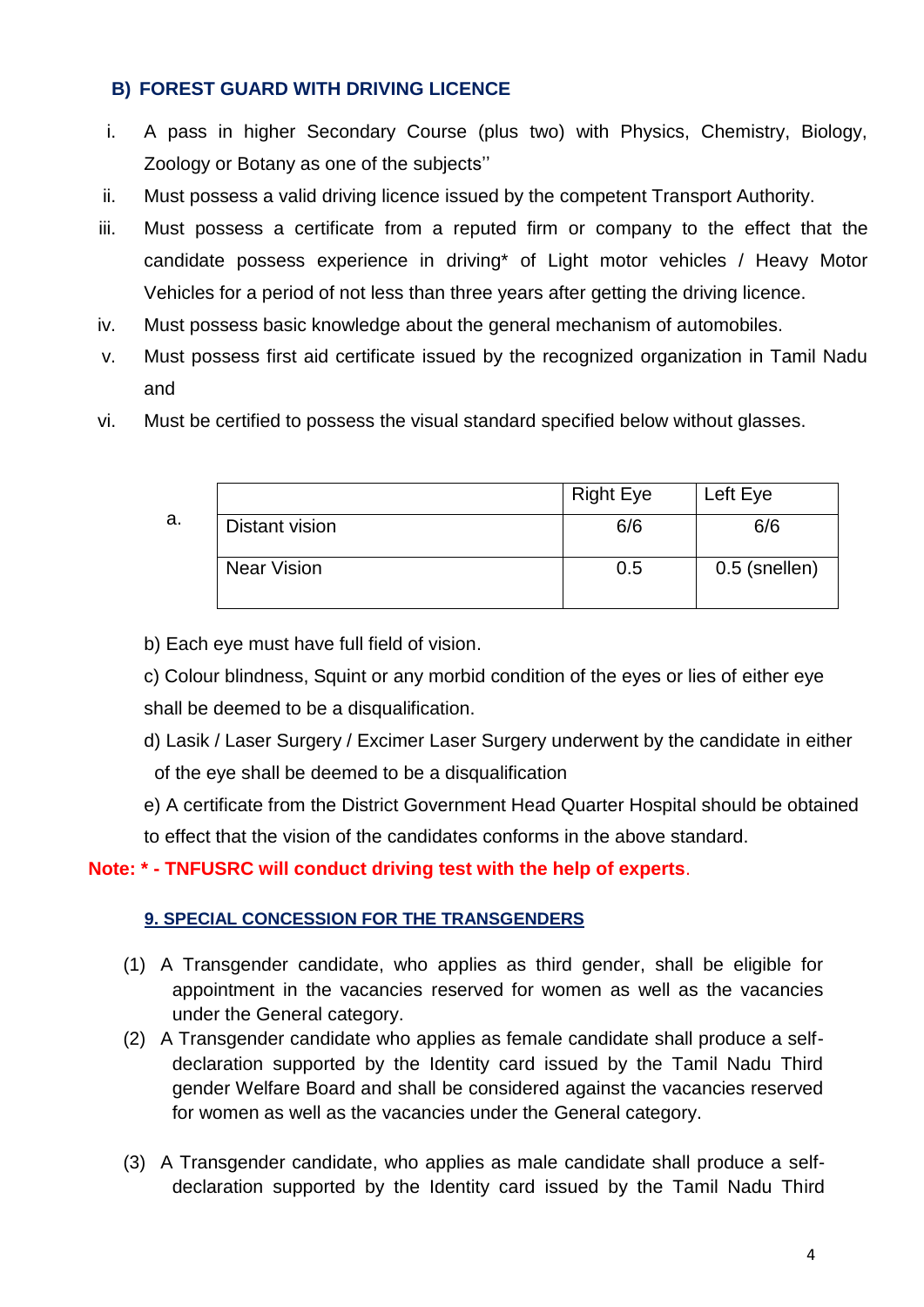gender Welfare Board and shall be considered against the vacancies reserved for General category:

Provided that if a transgender candidate applies as male candidate, then the requirement of Physical Standards and Endurance Test prescribed for the male category shall apply. If a transgender candidate applies as female candidate, then the requirement of Physical Standards and Endurance Test prescribed for the female category shall apply. If a transgender candidate applies as third gender, the Physical Standards and Endurance Test prescribed for female candidates shall apply:

Provided further that if a third gender candidate belongs to the Jungle Tribes specified in the Annexure to the Special Rule for the Tamil Nadu Forest Subordinate Service Rules, and the Scheduled Tribes specified in Part-B under Schedule-II of the Tamil Nadu Government Servants (Conditions of Service) Act, 2016 (Tamil Nadu Act 14 of 2016) and possesses Community Certificate as such, then the requirement of Physical Standards prescribed for the Jungle Tribes and Scheduled Tribes category shall apply.

- (4) Determination of the Community:
	- (a) A third gender candidate, who do not possess any Community Certificate, shall be considered under the Most Backward Class, Community.
	- (b) A third gender candidate who belongs to Scheduled Caste or Scheduled Caste Arunthathiyar or Scheduled Tribe community, and possesses community certificate as such, shall be considered as per the respective community.
	- (c) A third gender candidate who belongs to a community other than Scheduled Caste or Scheduled Caste Arunthathiyar or Scheduled Tribe and possesses community certificate as such, shall be considered as per the own community or as Most Backward Class Community, whichever is advantageous as per the option and once the individual exercises option for community selection it should be crystallized and this option should not be changed in future.

#### **10. PHYSICAL STANDARDS VERIFICATION AND ENDURANCE TEST**

#### **(i) Physical Standards**

Candidate must possess the following minimum Physical Standards.

| Category     | Height |                                         | Chest (cm)            |  |  |  |  |
|--------------|--------|-----------------------------------------|-----------------------|--|--|--|--|
|              | (cm)   | <b>Normal</b>                           | Expansion             |  |  |  |  |
|              |        | 79                                      | 05                    |  |  |  |  |
| <b>Male</b>  | 163    | (round the chest) on full<br>expiration | (on full inspiration) |  |  |  |  |
| Female and   |        | 74                                      | 05                    |  |  |  |  |
| Third gender | 150    | (round the chest) on full<br>expiration | (on full inspiration) |  |  |  |  |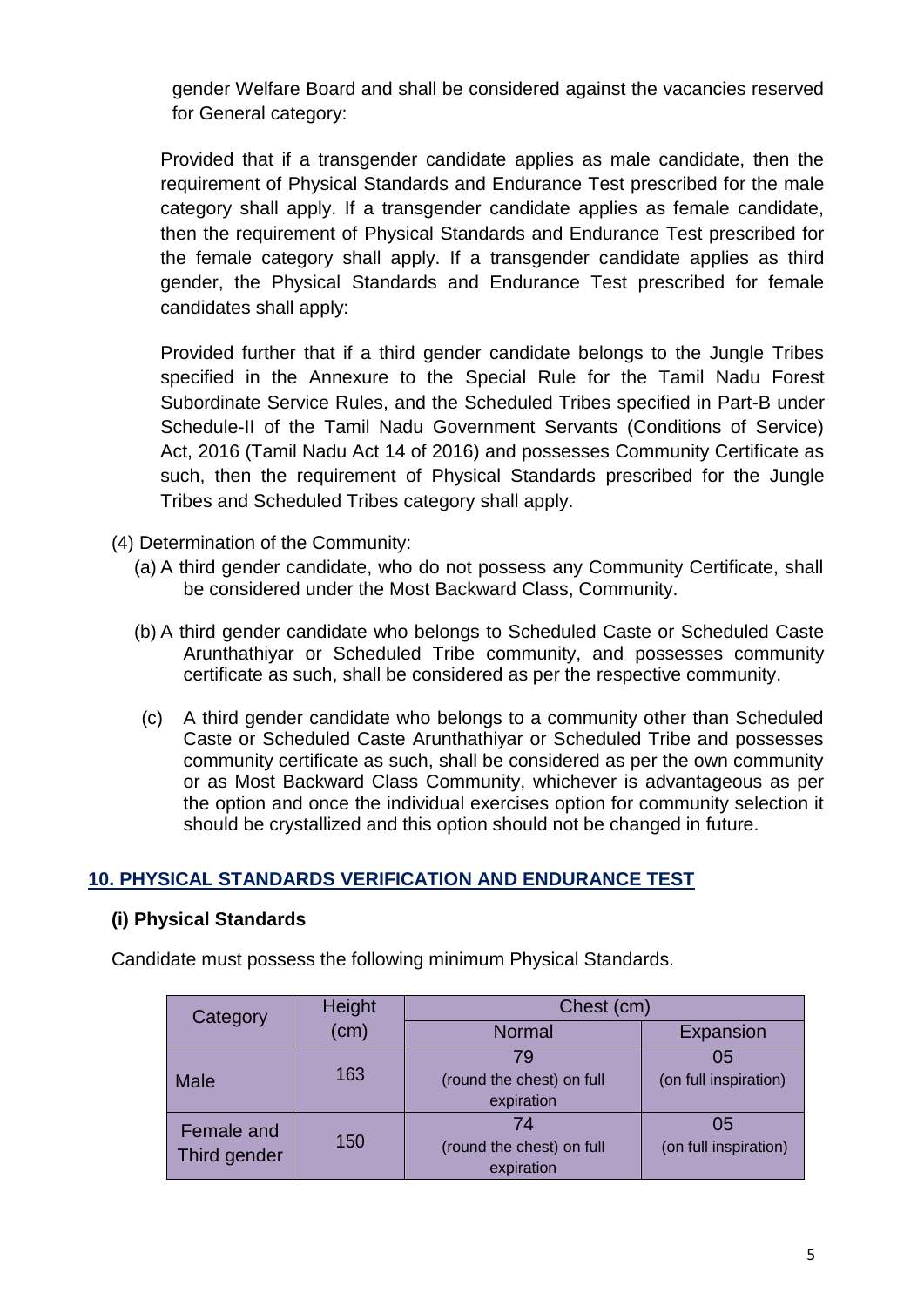As per the Tamil Nadu Forest Subordinate Service Rules and Tamil Nadu Government servants (Condition of service) Act 2016 under section 3 (x), for the candidate belonging to Scheduled Tribes and Jungle Tribes, the following shall be the minimum height standards**:-**

| Male Candidate                    | $\dots$ .152 cm |
|-----------------------------------|-----------------|
| Female and Third gender Candidate | 145cm           |

Candidate possessing the above said minimum Physical Standards are only eligible to apply for the post.

Note: The list of Schedule Tribes and the list of Jungle Tribes are given in "Information Brochure and published in the Website: [www.forests.tn.gov.in.](http://www.forests.tn.gov.in/)

## **(ii) Certificate of Physical Standards**

A certificate containing the following particulars should be obtained from a Medical Officer, above the rank of an Assistant Surgeon appointed by the Government to Government Medical Institution on or after the date of Notification and submit the documents when called for by the TNFUSRC.

|     | (1) Height                   | . | cm |
|-----|------------------------------|---|----|
| (2) | <b>Chest Measurement</b>     |   |    |
|     | (i) On full inspiration      |   | cm |
|     | (ii) On full expiration      | . | cm |
|     | (iii) Difference (Expansion) |   | cm |

(The measurements should be specified only with reference to Metric System)

### **(iii) Endurance Test**

Applicant will be required to undergo a Physical test consisting of a walk over 25 km and 16 km to be completed in four hours by male and female / third gender candidates respectively which will be conducted by the TNFUSRC.

Candidate must satisfy a **Medical Board in Chennai** regarding his / her physical fitness and capacity for rough outdoor work in the Tamil Nadu Forest Department.

# **11.GENERAL INFORMATION**

- A. The Rule of Reservation of appointments is applicable to these posts and distribution of the vacancies will be as per the rules in force.
- B. The reservation to Differently Abled Persons is not applicable to this recruitment.
- C. Even after filling up of the posts reserved for Arunthathiyars amongst the Scheduled Castes in Schedule-V, if more number of qualified Arunthathiyars are available, such excess number of candidates of Arunthathiyars shall be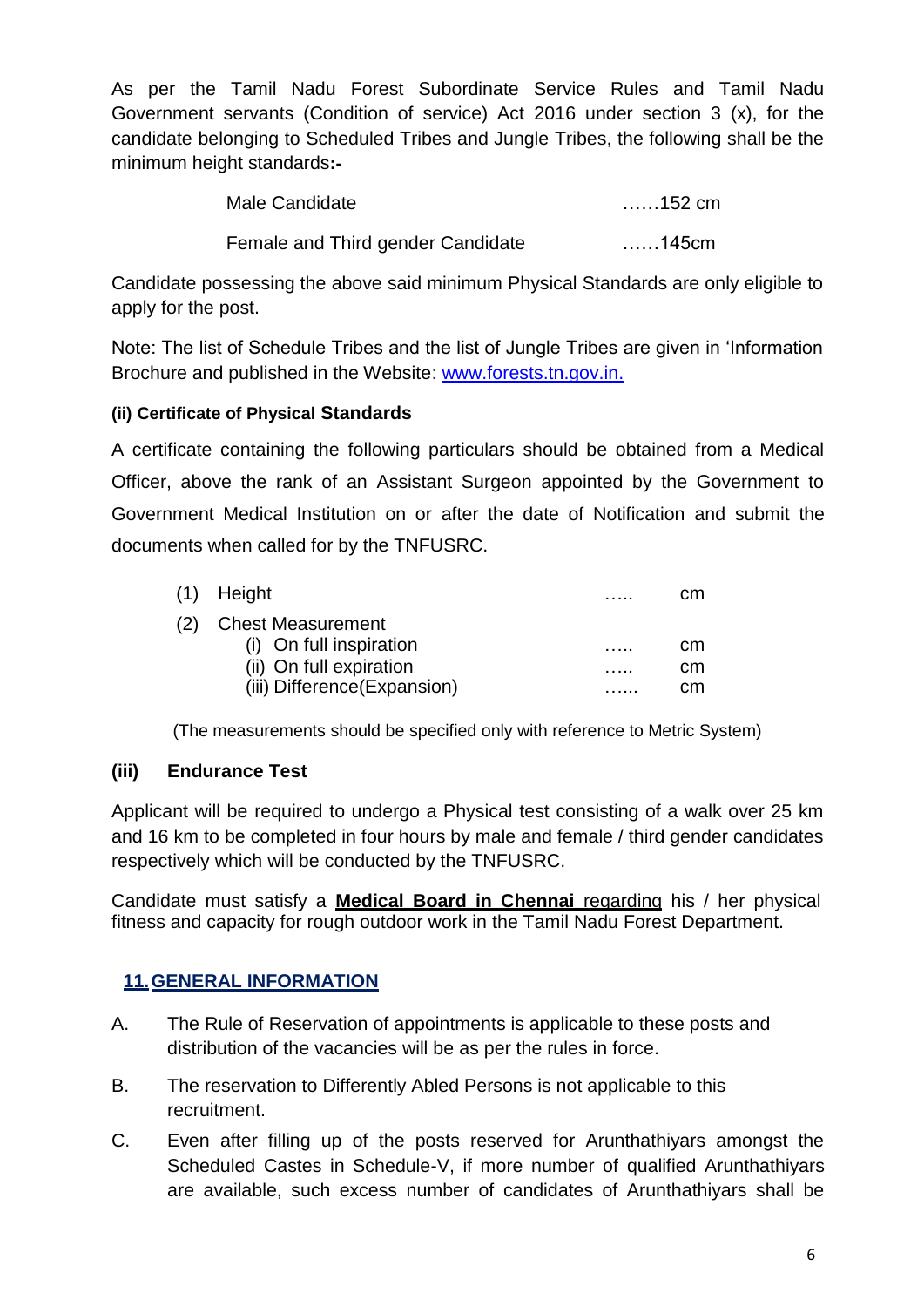entitled to compete with the other Scheduled Castes in the inter-se-merit among them and if any appointment or post reserved for Arunthathiyars remain unfilled for want of adequate number of qualified candidates, it shall be filled up by Scheduled Castes other than Arunthathiyars

- D. The 30% reservation of vacancies shall be reserved for Women candidates. If no qualified and suitable women candidates are available for selection against the vacancies reserved for them, those vacancies will be filled by other eligible candidates belonging to the respective Communal categories.
- E. Out of 30% reservation of vacancies to Women candidates, 10% of reservation of vacancies shall be reserved for Destitute Widows.
- F. The Government orders regarding the determination of community and reservation in employment for Transgender will apply to thisrecruitment.
- G. The 5% reservation of vacancies shall be reserved for Ex-Servicemen by following the order of rotation specified in the Rules inForce.
- H. Candidates should possess adequate knowledge of Tamil on the date of this Notification.
- I. The 20% reservation of vacancies shall be reserved for Persons Studied in Tamil Medium (PSTM) on preferential basis by following the order of rotation specified in the Rules in Force. (Candidates claiming this reservation should have studied in the prescribed qualification for the post in Tamil Medium and should have the Certificate for the same. Having written the Examinations in Tamil language alone will not qualify for claiming this reservation)
- J. The 10% reservation of vacancies shall be filled up by Outstanding Sports persons by following the order of rotation specified in the Rules in Force.
- K. Correct and true information regarding arrest, convictions / debarment / disqualification by any Recruiting Agency, criminal or any disciplinary proceedings initiated / pending or finalized, participation in agitation or any Political Organization, candidature in Election for Parliament / State Legislature / Local Bodies etc., if any, should also be furnished at the time of application. The details thereof, i.e., originals of the Judgment, Order or G.O. dropping further action in Departmental proceedings or any document that may prove the suitability of such candidates for Government appointment in such cases must be produced at the stage/ time of Certificate Verification without fail. All such events that occur after the submission of application and till the date of his / her selection and appointment shall be reported to the TNFUSRC forthwith then and there. Failure to report on the part of candidate will be considered as suppression of material information and will attract suitable penal action.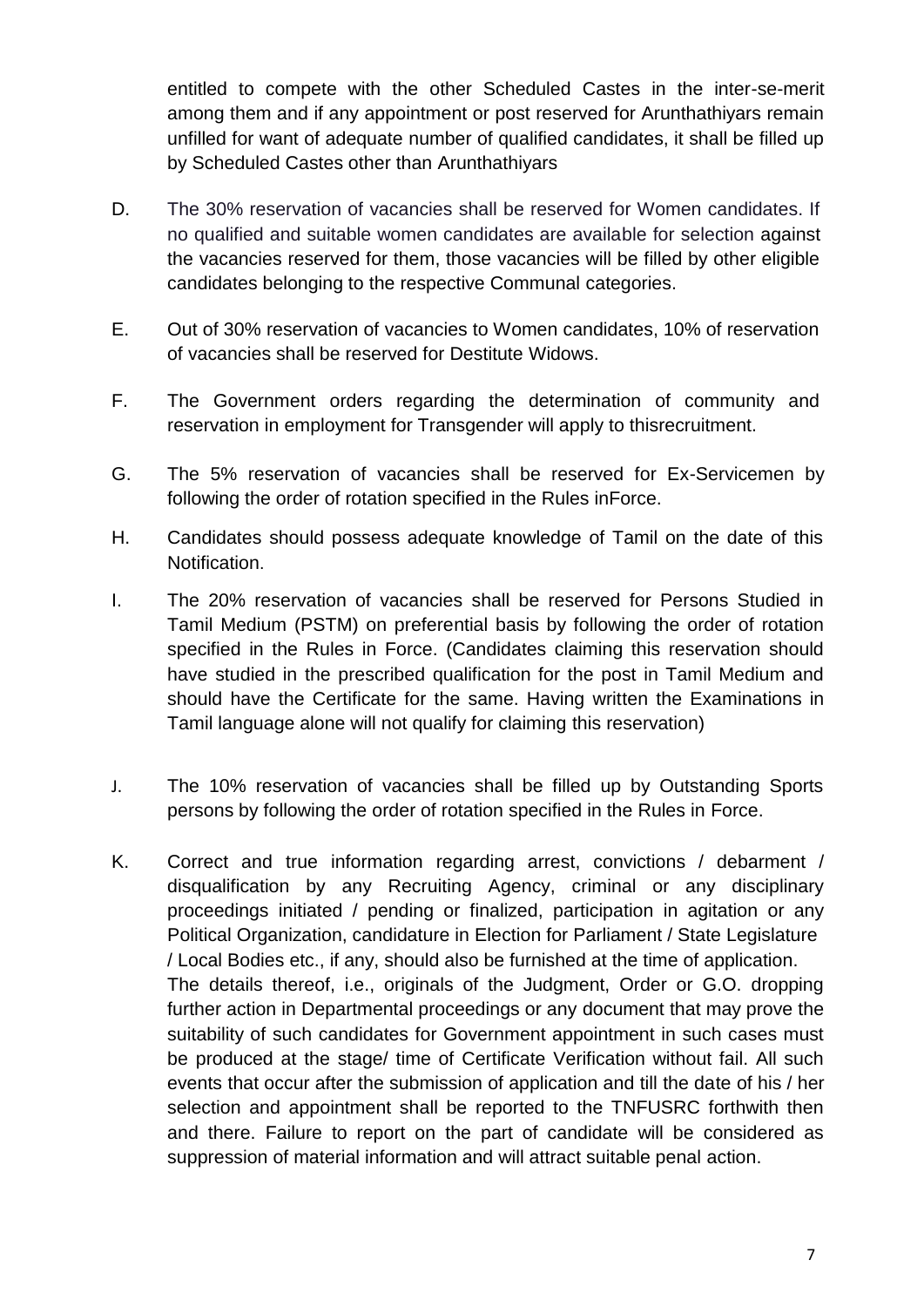- L. Incomplete online applications and applications containing wrong claims or incorrect particulars relating to Category of Reservation / Other basic Qualifications / Eligibility / Age / Communal categories / Educational qualification / PSTM / Sports / Physical qualification and other basic Eligibility Criteria will not be processed and are liable for rejection.
- M. Subsequent claims made after the submission of Online Application will not be entertained. Evidence for claims made in the Online Application should be uploaded / submitted in time when documents are called for. Failure to submit the documents within the stipulated time limit will entail rejection of application.
- N. Wherever necessary, the procedures stipulated in the Tamil Nadu Forest Subordinate Service Rules will be followed by the TNFUSRC.
- O. **The TNFUSRC will follow and carry out the rules (Rules in force) of the Government with regard to the policies of recruitment and other related matters**.
- P. The selection for appointment to the above said post is purely provisional subject to final Orders on pending Writ Petitions, if any, filed at Madras High Court and Madurai Bench of Madras High court.

*Note: For further details on items C to J, refer 'Information Brochure' published in the website: [www.forests.tn.gov.in](http://www.forests.tn.gov.in/)*

## **12. CENTRES FOR EXAMINATION**

Examinations will be held in all districts of Tamil Nadu. The Tamil Nadu Forest Uniformed Services Recruitment Committee (TNFUSRC) reserves the right to modify the number of Examination Centers and to re-allot the candidates. The list of Districts for the Examination is available in the Information Brochure.

#### **13.PROCEDURE OF SELECTION**

Based on the Online Examination, the eligible (successful) candidates will be called for appearing in Certificate Verification, Physical Standards Verification and Endurance Test in 1:3 ratio for final Selection.

### **14.EXAMINATION FEE**

The Examination Fee for the posts of Forest Guard and Forest Guard with Driving Licence in respect of SC/ST candidates will be Rs.150/- + applicable service charges and for all other candidates an examination fee of Rs.300/- + applicable service charges, per candidate will be collected.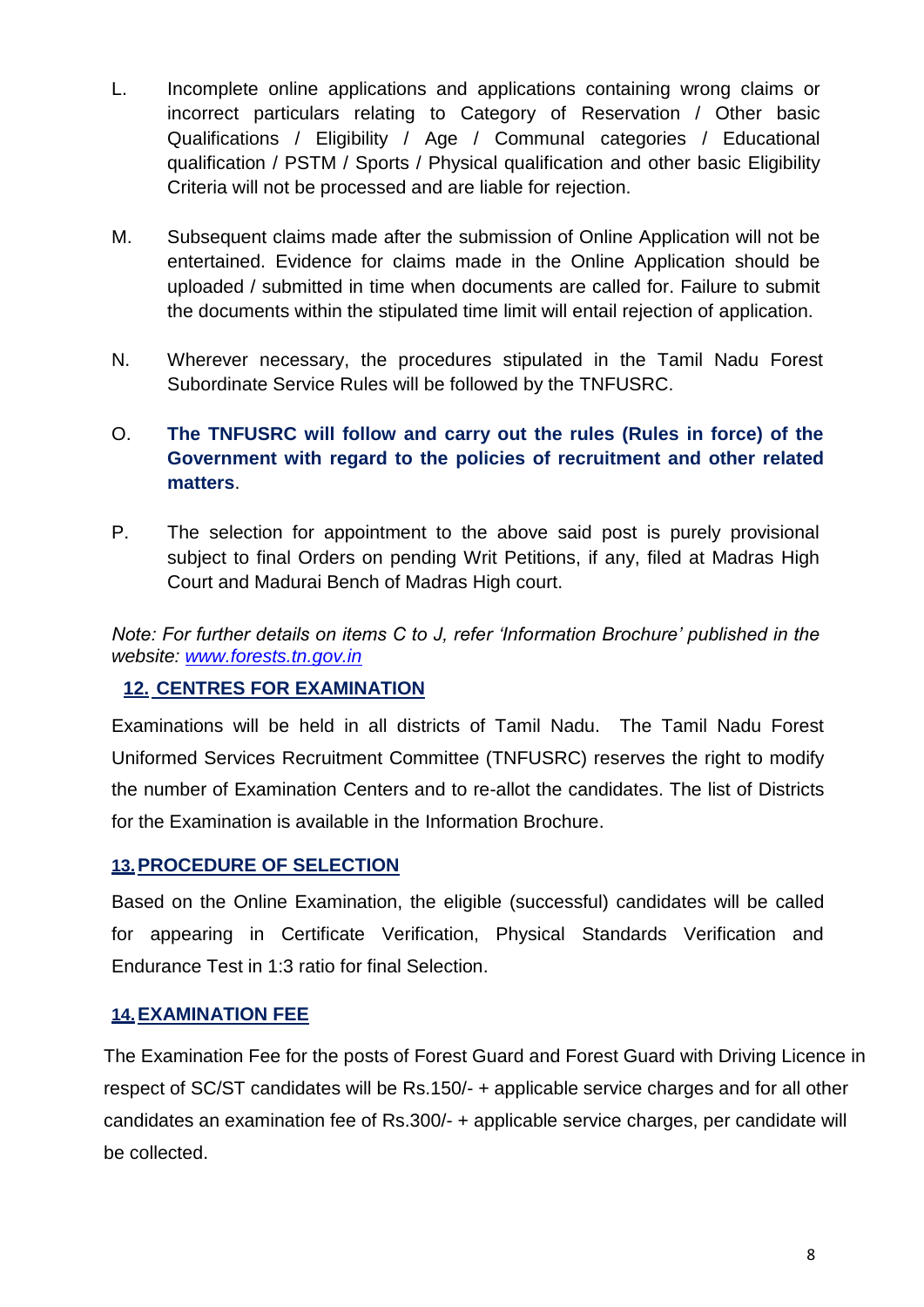### **15.MODE OF FEE PAYMENT**

**ONLY** online payment through Payment Gateway.

# *Offline mode of payment in any form such as Demand Draft / Postal order etc., will not be accepted.*

### **16. HOW TO APPLY**

- i. Candidates should apply only through Online Mode on the Tamil Nadu Forest Department's Website: [www.forests.tn.gov.in](http://www.forests.tn.nic.in/)
- ii. Before applying, the candidates should have scanned image of their photograph, signature and relevant certificates etc in CD/DVD/Pen drive.
- **iii.** Please ensure that you have your scanned recent color passport size photograph (JPG/JPEG format of size 20-50 kb) and signature (JPG/JPEG format of size10-20 KB) separately as specified in the Information Brochure. **The Online Application uploaded without the photograph and signature will be rejected.**
- iv. A valid e-mail ID and Mobile Number are mandatory for registration and e- mail ID should be kept active till the declaration of results. Only one e- mail ID and mobile number are to be used for application form. **Candidature of candidates using similar e-mail ID or mobile number will not be accepted / rejected.**
- v. Candidates have to upload necessary copies of Certificates wherever required along with their application form.
- vi. All the particulars mentioned in the Online Application including Name of the Candidate, Communal Category, Educational qualification, Date of birth, Address, e-mail ID, Centre of Examination etc. will be considered as final and no modifications will be allowed after the last date specified for applying Online. Since certain fields are firm and fixed and cannot be edited, candidates are requested to fill in the Online Application form with utmost care and caution as no correspondence regarding change of details will been entertained.

#### **vii. APPLYING ONLINE**

1) Candidates are first required to logon to the Tamil Nadu Forest Department's Website: [www.forests.tn.gov.in](http://www.forests.tn.gov.in/)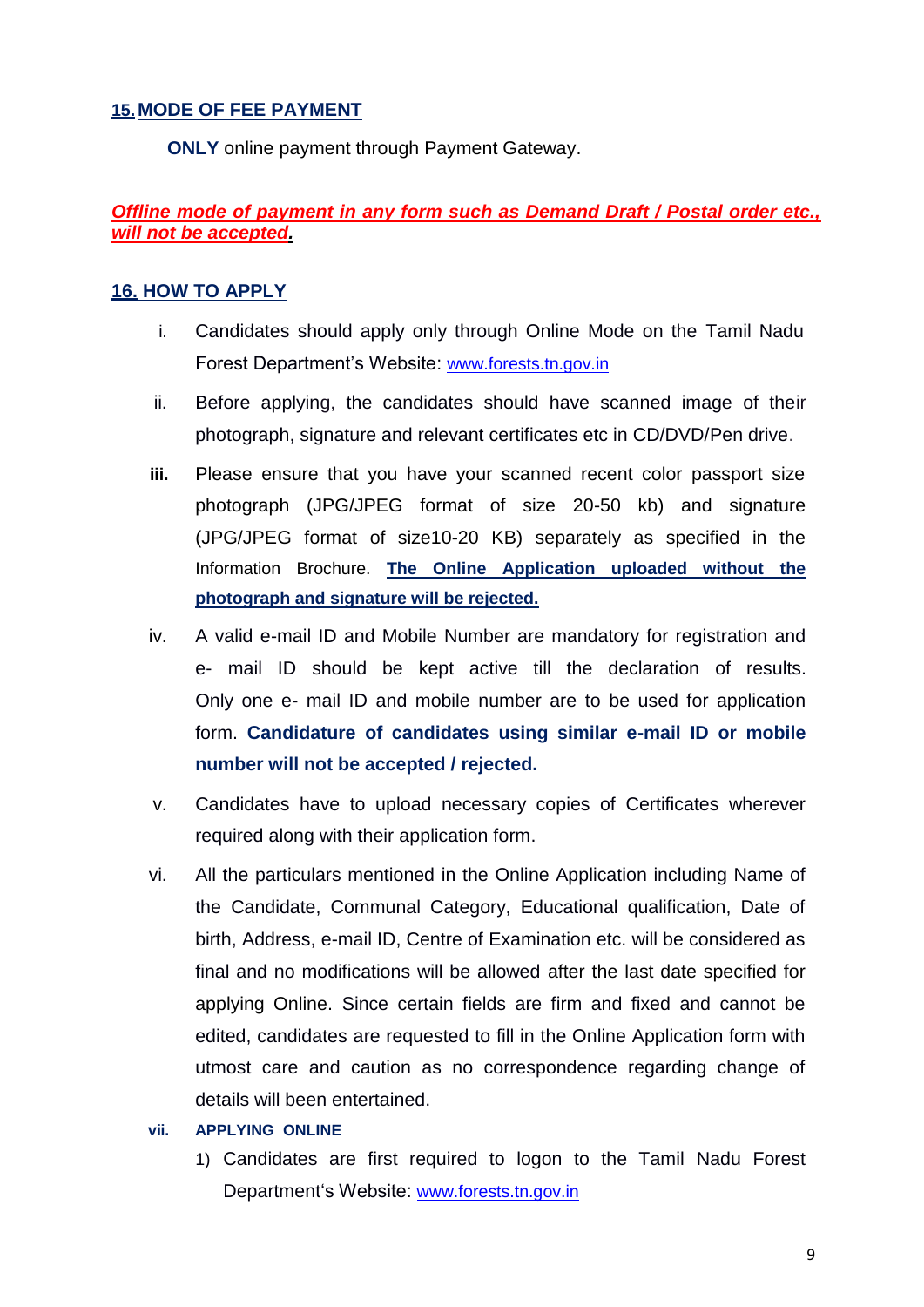- a. Click "TNFUSRC recruitments".
- b. Select the name of the Post for which they wish to apply.
- 2) Before uploading the application, a hard copy of the application should be generated and checked for correctness as entries once made cannot be edited after submission. Therefore, the candidates are requested to take utmost care while applying Online.

#### **viii. PRINT OPTION**

- **a)** After submitting the application, candidates can **print** / **save their application in PDF format.**
- b) On entering Registration Number and Password, candidates should download and take print out of their application for future reference.
- c) Candidate need not send the printout of the Online Application or any other supporting documents to the TNFUSRC. The application and certificates will be verified only when the candidates come up for next stage of Selection.

#### **Note:-**

- $\triangleright$  Candidates are advised in their own interest to apply Online much before the closing date and not to wait till the last date to avoid the possibility of disconnection / inability / failure to logon to Tamil Nadu Forest Department's Website on account of heavy load on Internet / Website jam.
- $\triangleright$  Candidates are advised to fill in the Online Application form with utmost care and caution as no request regarding change of details will be entertained.
- $\triangleright$  Candidates should carefully fill in the details in the Online Application at the appropriate places and click on the "SUBMIT" button at the end of the Online Application format. Before pressing the "SUBMIT" button, candidates are advised to verify each and every particular column in the application. The name of the candidates and their father, etc. should be spelt correctly in the application as it appears in the Certificates / Mark sheets. Any change / alteration found may disqualify the candidates.
- $\triangleright$  Request for change / correction in any particulars in the application form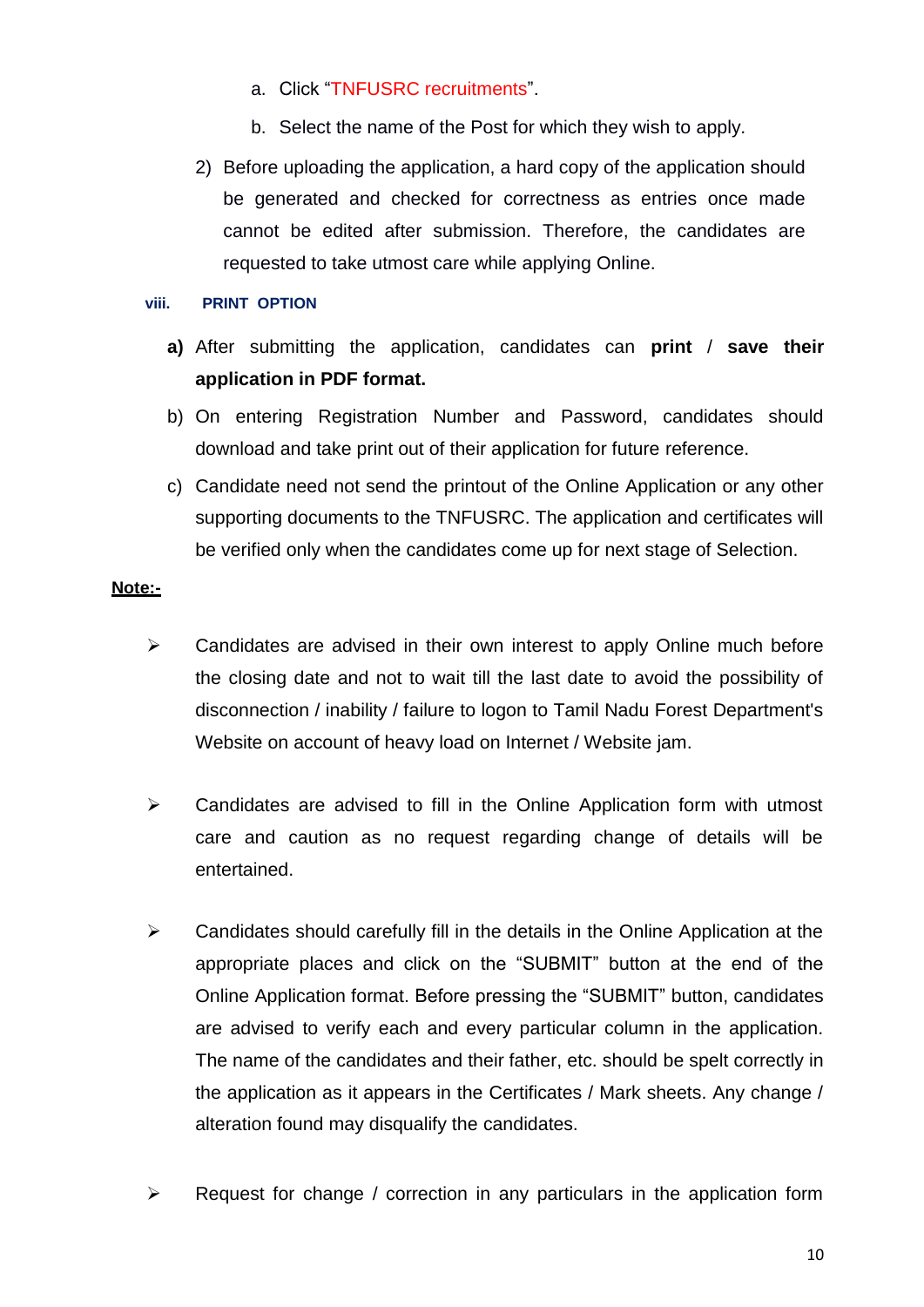shall not be entertained under any circumstances. TNFUSRC will not be responsible for any consequences arising out of furnishing of incorrect and incomplete details in the application or omission to provide the required details in the application form.

- > TNFUSRC is not responsible for the Online Payment failure.
- $\triangleright$  TNFUSRC does not take any responsibility for the candidates not being able to submit their applications within the last date on account of the aforesaid reasons or for any other reasons beyond the control of the TNFUSRC.

### **17.OTHER IMPORTANT INSTRUCTIONS**

- a) Candidates are required to apply through Online only by using the Website: [www.forests.tn.gov.in.](http://www.forests.tn.gov.in/)
- b) The candidates applying for the Examination should ensure that they fulfill all the eligibility criteria for admission to the Examination.
- c) Candidates are instructed to scan & upload the copies of certificates wherever necessary along with the online application form.
- d) The Admit Cards for eligible candidates will be made available **i**n the Tamil Nadu Forest Department's Website: [www.forests.tn.gov.in](http://www.forests.tn.gov.in/) for downloading by candidates. No Admit Cards will be sent by Post. So, the candidates are requested to regularly visit the above website well before the Scheduled date of Examination(s).
- e) **"**Conduct" in Examination Hall**:** No candidate shall copy from any other candidate and not permit to copy or give or attempt to give or obtain or attempt to obtain irregular assistance of any description.
- f) No candidate should misbehave in any manner or create a disorderly scene in the examination hall or harass the staff employed by the TNFUSRC for the conduct of the examination. Any such misconduct will be severely viewed & penalized and may result in disqualification.
- g) Their admission to all stages of the Examination will be purely provisional, subject to fulfilling of the eligibility conditions.
- h) Mere issue of memorandum of admission to the candidate shall not imply that his/her candidature has been fully cleared by theTNFUSRC.
- i) Their admission at all the stages of this recruitment (Online Examination,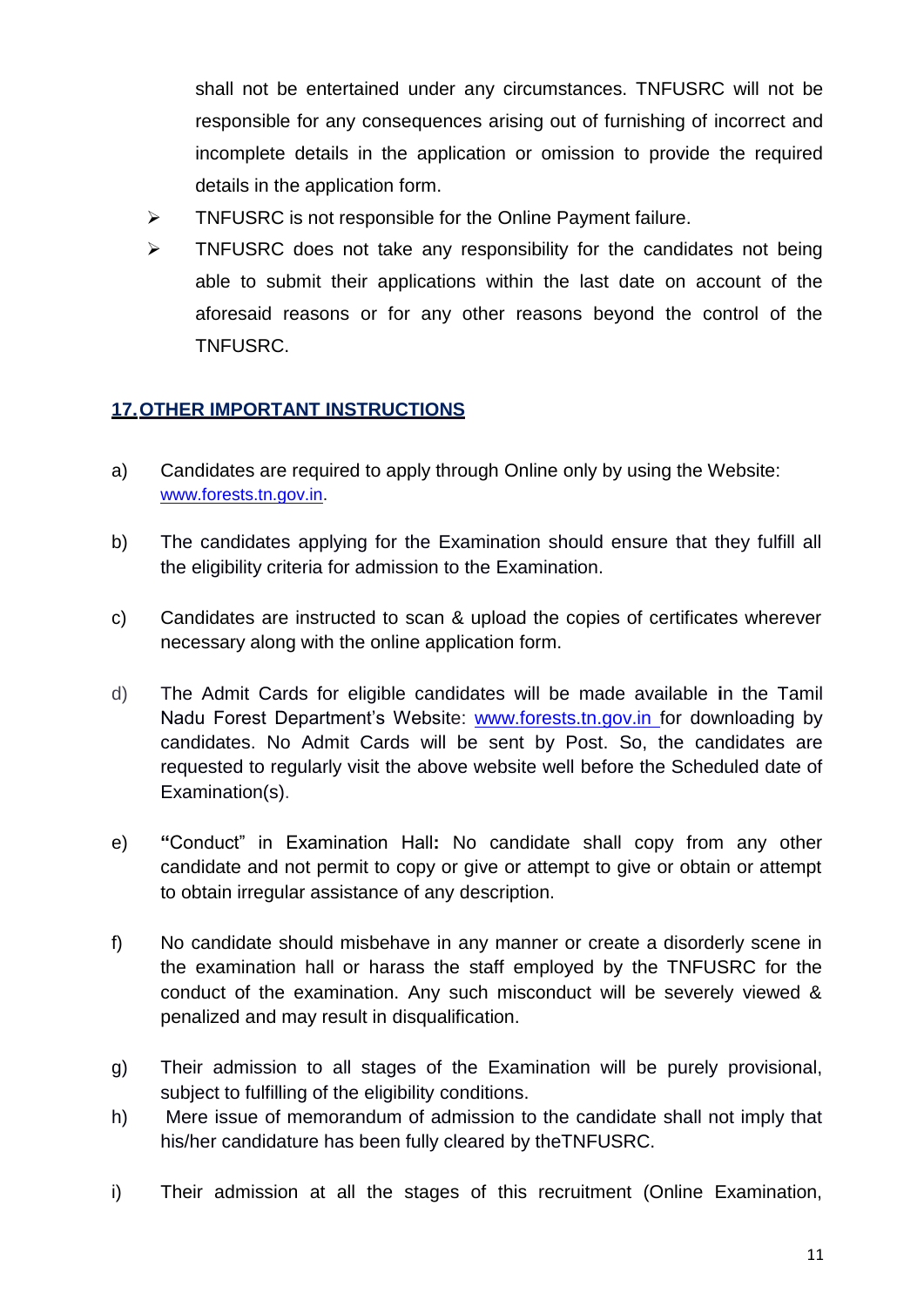Certificate Verification / Physical Standards Verification and Endurance Test) for which they are admitted will be purely Provisional and if on verification at any time, before or after, it is found that they do not fulfill any of the eligibility conditions, their candidature for this recruitment will be rejected /cancelled.

## j) **After notification, during the process of recruitment till publication of result, no information, under Right to Information Act-2005, would be furnished**.

### **18. WARNING**

- (i) All the Recruitments by the TNFUSRC are purely merit based.
- (ii) The TNFUSRC hereby cautions the candidates against touts and agents cheating by making false promises of securing job through unfair means.
- (iii) The TNFUSRC shall not be responsible or liable for any loss that may be caused to any candidate on account of indulging in any sort of actions with such unscrupulous persons.
- (iv) If an applicant attempts to canvas and bring influence on the Chairman /Member / Member Secretary or any of the staff of TNFUSRC personally / by letter / through relatives, friends, patrons, officials or other persons, his / her candidature will be summarily rejected.

(For detailed information, the candidates may refer "Instructions to the Applicants for Online Registration" and "Information Brochure" published on the Website: [www.forests.tn.gov.](http://www.forests.tn.gov/)in)

**19. TNFUSRC Decision to be Final:** The decision of the TNFUSRC will be final in respect of all matters relating to this recruitment.

**Member,TNFUSRC.**